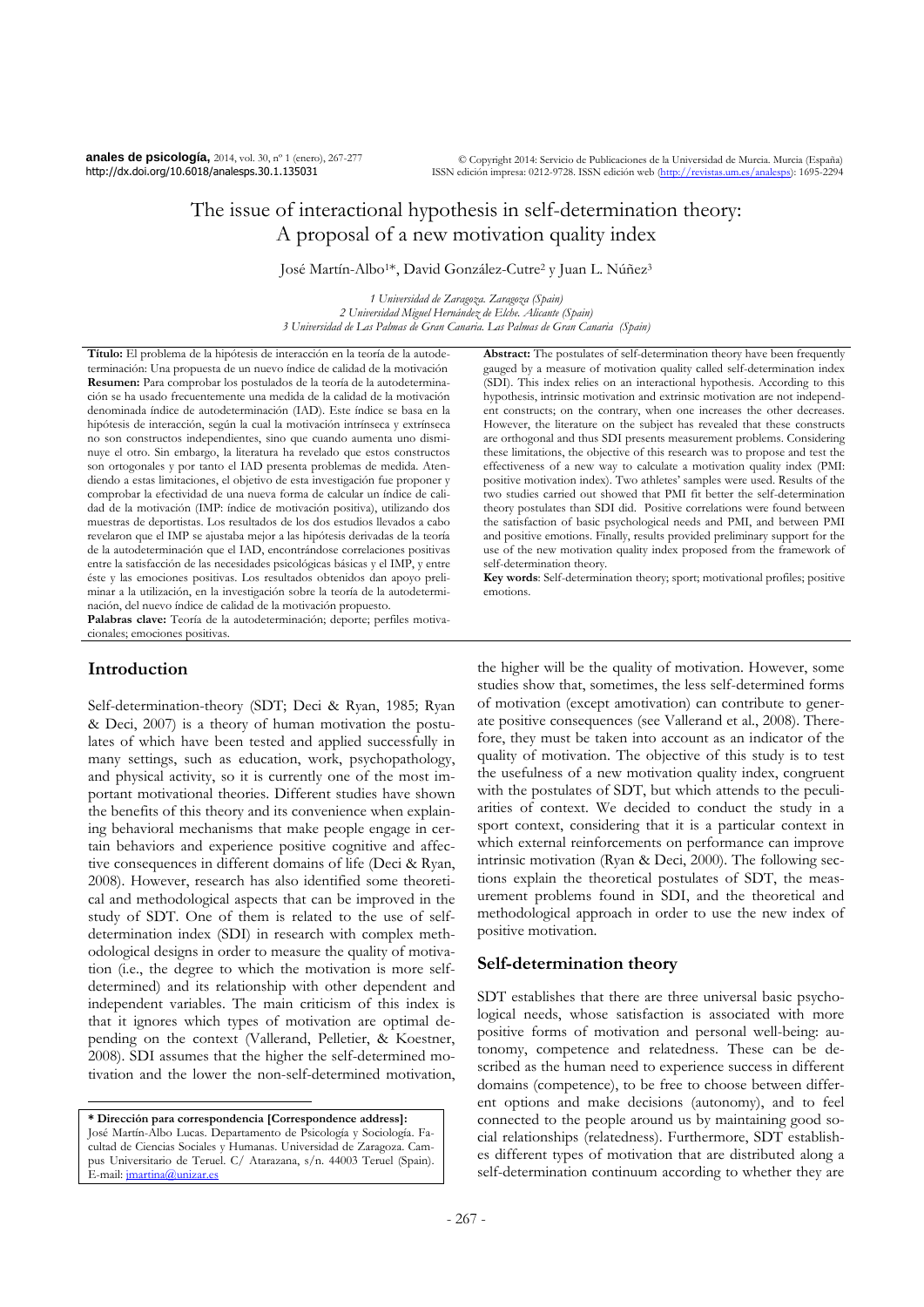more internal or external to the individual. Along this continuum we can find, from lower to higher to level of selfdetermination: amotivation, extrinsic motivation, and intrinsic motivation. Amotivation represents the absence of motivation and a lack of any intention to carry out a behavior. Extrinsic motivation, in turn, presents various types of regulation with differing degrees of internalization: external regulation, introjected regulation, identified regulation, and integrated regulation. External regulation is the least selfdetermined type of extrinsic motivation and reflects an action carried out to obtain an external incentive (reward) or to avoid a punishment. Introjected regulation refers to the behavior performed to avoid guilty feelings and to achieve self-approval. Identified regulation occurs when an activity is carried out taking into account the benefits it can provide. Integrated regulation represents the performance of a certain behavior that, although not intrinsically attractive, matches the individual's values, thoughts, and personality. Lastly, intrinsic motivation occurs when the activity is carried out for the pleasure it provides. Pelletier et al. (1995) identify three types of intrinsic motivation: to know, to accomplish, and to experience stimulation.

According to SDT, the satisfaction of basic psychological needs leads people to experience forms of more selfdetermined motivation (i.e., intrinsic motivation, integrated and identified regulation), which, in turn, are associated with more positive consequences. In order to satisfy basic psychological needs, it is important that people perceive that they operate in a context of autonomy support promoted by different social factors (Deci & Ryan, 2000). For example, if a coach makes an athlete feel effective during training sessions and competitions, makes him or her participate in the decision making process, and generates a good group climate, the athlete is likely to continue the practice of sport because he or she enjoys doing it, and regards it as very important and integrated into his or her lifestyle. This selfdetermined motivation could help to develop positive emotions and to increase performance, including adaptive consequences. This motivational sequence (autonomy support → basic psychological needs → self-determined motivation → positive consequences) has been tested in a large number of studies (for a review of physical activity and sport, see Ntoumanis, 2012; Standage & Ryan, 2012; Vallerand, 2007).

### **Measurement of self-determination**

Researchers have adopted three kinds of strategies to analyze the relations of motivation with its determinants and consequences. Firstly, they chose to study the relation of each type of motivation with its determinants and consequences independently. This strategy is limited because various motivations function at the same time in real life contexts (Pintrich, 2003).

Secondly, for a more parsimonious measure of selfdetermination (Ullrich-French & Cox, 2009), an index has frequently been used that includes the different types of motivation in a single score of the individual's level self determination. This index has been called the relative autonomy index (RAI) or the self-determination index (SDI) and it is calculated by assigning a specific weight (according to its position along the self-determination continuum) to the score of each type of motivation, and adding them to obtain a single score. This index has been primarily used in structural equation modeling in order to reduce the degrees of freedom of the model and to obtain satisfactory fit indices with not very large sample sizes. Although its use may ignore the information about the role played by each type of motivation, the fact is that sometimes it can be useful, as it simplifies the human behavior modeling and provides relevant information.

This index is calculated by assigning to intrinsic motivation, integrated regulation, and identified regulation a weight +3, +2, and +1, respectively, whereas introjected regulation, external regulation, and amotivation are assigned a weight of -1, -2, and -3, respectively (as they are conceptualized as being less self-determined types of motivation). All three types of intrinsic motivation are assigned the same weight  $(+3)$ and then the total score for intrinsic motivation is divided by 3 to equate it to the rest of the subscales. When integrated regulation is not measured, intrinsic motivation and identified regulation are assigned a weight of  $+2$  and  $+1$ , respectively, and amotivation is assigned a weight of -2. Introjected and external regulation are added, divided by 2, and assigned a weight of -1 (Vallerand & Rousseau, 2001). Although some authors (e.g. Goudas, Biddle, & Fox, 1994) do not consider amotivation when estimating SDI, from our point of view it is appropriate to include it. SDT posits that different forms of motivation are distributed along a self-determination continuum from intrinsic motivation to amotivation, so it is natural to look at all types of motivation to calculate SDI (Vallerand, 2001). Thus, SDI provides information on the quality of motivation, considering that more self-determined forms of motivation lead more strongly to achieving positive outcomes.This strategy underlies the interactional hypothesis (Vallerand & Fortier, 1998) according to which intrinsic and extrinsic motivation are not independent constructs, and it supports a simplex model of the continuum of selfdetermination. According to this hypothesis, increased selfdetermined motivation leads to a reduction in non-selfdetermined motivation, and vice versa. However, research has shown that intrinsic and extrinsic motivation are not mutually exclusive, but rather they represent orthogonal constructs that are more or less independent (Covington & Müeller, 2001).

In fact, the problems encountered when measuring the relations of motivation with its determinants and consequences with these two strategies has led researchers to adopt a third strategy, which consists of using cluster analysis techniques to identify the way the different types of motivation emerge simultaneously, leading to different motivational profiles (e.g., Gillet, Vallerand, & Rosnet, 2009; McNeill & Wang, 2005; Moreno, Cervelló, & González-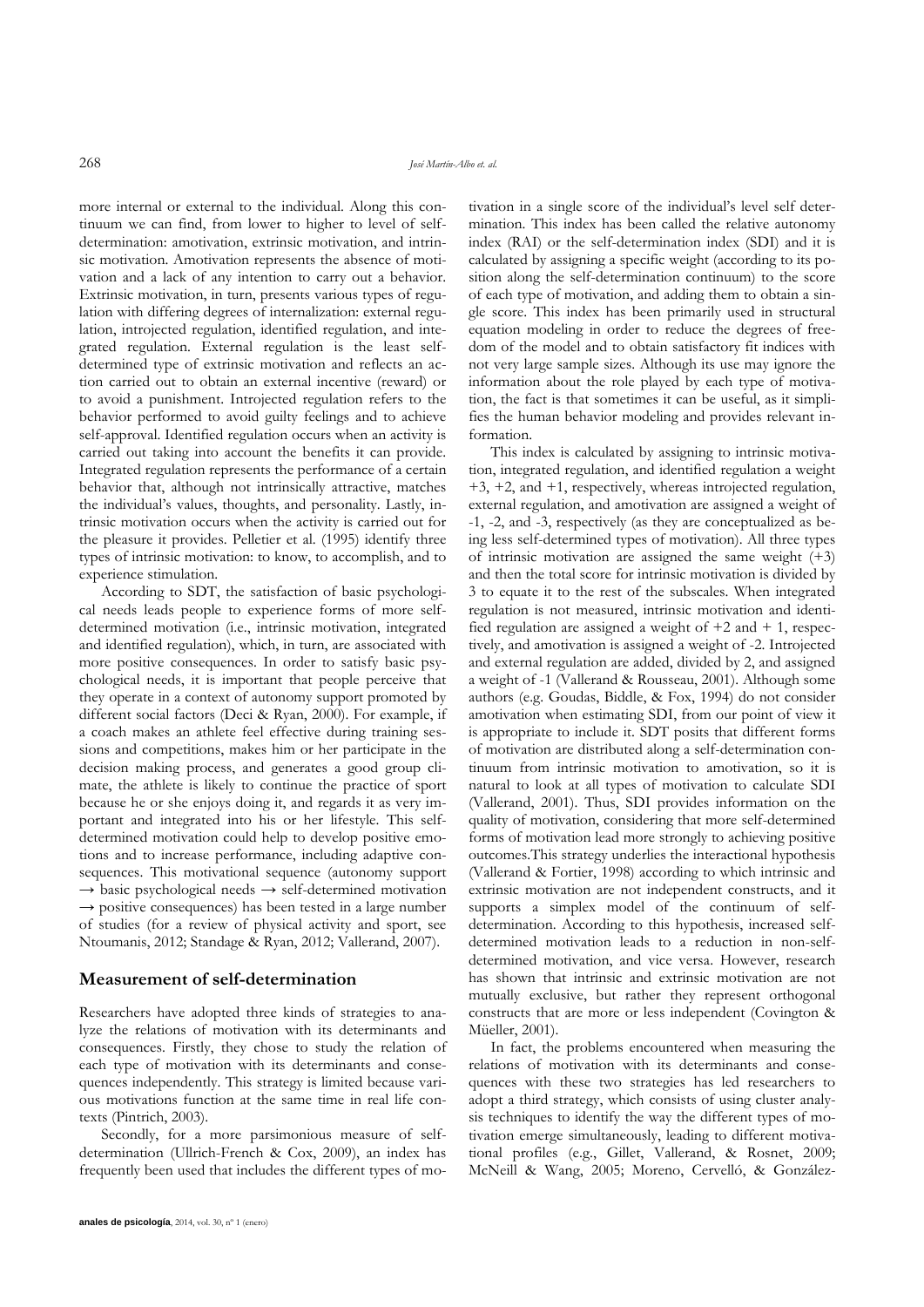Cutre, 2007; Vlachopoulos, Karageorghis, & Terry, 2000). These studies with athletes support the orthogonality of intrinsic and extrinsic motivation, with different profiles emerging depending on the sample used (e.g., a profile with a high score in self-determined and non-self-determined motivation, a self-determined profile, a non-self-determined profile, a moderate profile, a profile with low scores in both types of motivation). In addition, research has shown that the profile with high scores in self-determined and non-selfdetermined motivation may lead to more positive, or at least equivalent, consequences than the profile with only a high score in self-determined motivation (Gillet et al., 2009). In this sense, SDI presents measurement problems taking into account two issues. On the one hand, the cluster studies demonstrate that the interactional hypothesis is inadequate. SDI is based on this hypothesis since it assigns positive weights to the self-determined types of motivation (higher as self-determination increases) and negative weights to the non-self-determined types of motivation (lower as selfdetermination decreases). On the other hand, non-selfdetermined types of motivation can contribute positively to the quality of motivation (when associated with selfdetermined types of motivation), causing positive consequences. SDI does not take this aspect into account.

The measurement problems of SDI were revealed in a recent study of motivational profiles carried out in physical education classes (Ullrich-French & Cox, 2009). This study, which did not include amotivation in its analysis, found five motivational profiles: self-determined, motivated (with high scores in all of types of motivation), average, low motivation (low scores in all types of motivation), and external (low scores in all types of motivation except for external regulation). No significant SDI differences were found between the motivated profile and the low motivation profile, but differences were found both in the antecedents and the consequences, with the motivated profile being much more adaptive. Likewise, these authors showed that, despite SDI differences in favor of the self-determined profile compared to the motivated profile, the positive experiences were the same in both cases. The same thing occurred between the average profile and the low motivation profile, as the experiences were similar but SDI was higher in the low motivation profile. This study suggests that SDI is not a good indicator of motivational quality because the SDI showed by the more adaptive motivational profiles was not higher than other motivational profiles which had more negative consequences.

Research has revealed situations where forms of motivation which are less self-determined may contribute to positive outcomes (e.g., commitment). In this sense, when the activity is not interesting, the variables that best predict positive consequences could be integrated and identified regulation, and not intrinsic motivation (Koestner, Losier, Vallerand, & Carducci, 1996). This is the case, for example, when a person votes in political elections or when he or she runs in the rain (a priori unpleasant situations and therefore situations which are not intrinsically motivated). Furthermore, the different types of regulation may not have a linear effect on commitment to the activity but instead they may interact with extrinsic factors such as rewards (Pelletier & Sarrazin, 2007). In this sense, Amabile (1996) suggests that the interpretation and subsequent value granted to such rewards may affect behavior in a synergic model, instead of there being a standard linear effect.

In conclusion, SDI reflects the theoretical proposition of SDT but, when determining what type of motivation is optimal, it does not take into account either deviation from the theoretical model, the inherent role of the context, or the activity (Vallerand et al., 2008).

## **Present study: Towards a new motivation quality index**

The review of the literature reveals the problem with the measure of SDI as well as the need to provide a useful solution to this problem from a methodological and theoretical perspective (Vallerand et al., 2008). The purpose of this research is to propose a new motivation quality index called positive motivation index (PMI) and to compare its measurement with that of SDI.

The self-determination continuum can be considered an operation of vectors in which each one of the dimensions situated along the continuum is referred to as a scalar that varies as a function of the context, as cluster studies have shown. In this sense, we propose a PMI that incorporates the standardized regression weights of a confirmatory factor analysis (*CFA*) in which the latent variable is made up of the scores of each subscale of the self-determination continuum (e.g., Bollen, 1989). Thus, the PMI vector would have as many scalars as there are subscales being assessed and it would respect the self-determination profiles of the sample under study. This strategy does not require taking the fit indices of the *CFA* into account, because it is not intended to test the fit of any model, but simply to know the weight of each type of motivation in the study sample. It is necessary to note that this strategy is used since PMI is treated as a latent variable inferred from their scalar indicators. Accordingly, in order to calculate PMI, it is necessary to multiply the score for each of the types of motivation for its standardized regression weight in *CFA*, and add up all the products. Thus, arbitrary weights are not assigned based on the interactional hypothesis, as it is done for calculating SDI  $(+3, +2,$ +1, -1, -2,-3), but the specific weight of each of the types of motivation in context is taken into account. Thus, PMI includes (besides what SDI includes) situations in which nonself-determined forms of motivation positively contribute to self-determined forms of motivation, being therefore also the non-self-determined forms of motivation a source of quality of motivation. PMI would be as convenient as SDI, as it is proposed for use in complex research designs where it is necessary to group the different types of motivation in a unique motivation quality index. PMI would more accurately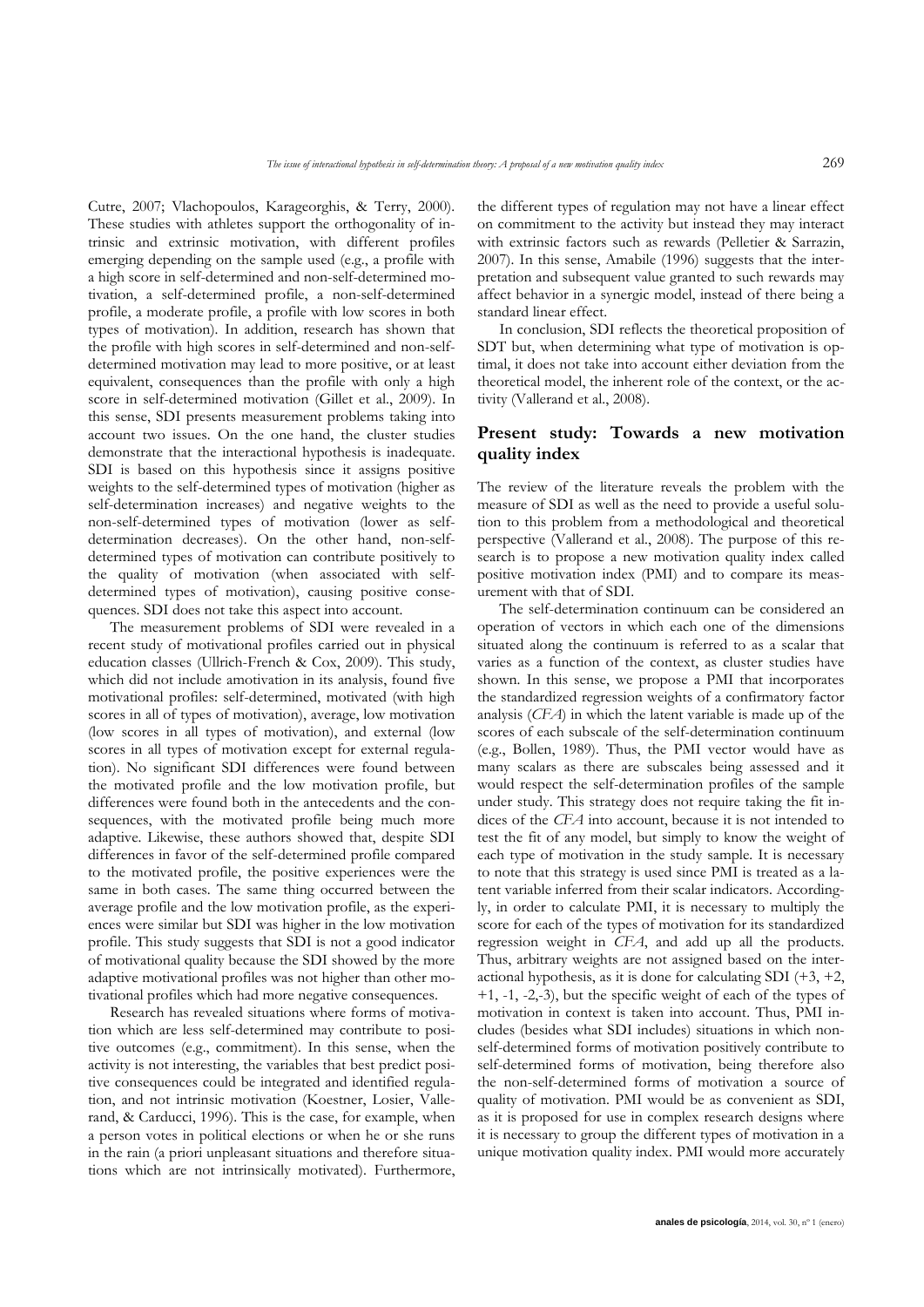check which variables predict quality of motivation and how it is associated with different consequences.

#### *Instruments*

To determine whether the proposed PMI improves the measurement of the SDI, two studies were carried out with two independent samples. The research was conducted in a sport context because previous studies have shown that it is a context that can be moved away from the interactional hypothesis, because self-determined motivation positively correlates with non-self-determined motivation (Gillet, Berjot, Vallerand, Amoura, & Rosnet, 2012; Gillet et al., 2009; McNeill & Wang, 2005). So it is possible to test whether PMI operates better than SDI in particular contexts in which the interactional hypothesis is not satisfied, since in those cases where this hypothesis is satisfied, PMI does not differ much from SDI.

The first study was exploratory, taking into account some of the variables which were conceptualized as determinants and consequences of motivation in the framework of SDT. A cluster analysis was performed and, subsequently, a correlation analysis was carried out on each of the profiles obtained among the satisfaction of basic psychological needs, SDI and PMI, and positive emotions. Based on the tenets of SDT, for the profiles with higher scores on selfdetermined motivation, a higher correlation of motivation quality index with basic psychological needs and positive emotions was expected. This hypothesis will allow us to clarify which motivation quality index (SDI or PMI) operates better. In the second study, we replicated the first one, identifying the motivational profiles and testing in each one, via a structural equation model (*SEM*), the complete sequence proposed by SDT: autonomy support  $\rightarrow$  basic psychological  $needs \rightarrow SDI$  and PMI  $\rightarrow$  positive emotions. After comparing the performance of SDI and PMI in the different clusters, we compared their performance by using the full sample of the second study. The finding that one of the motivation quality indexes operates better than the other taking into account the general characteristics of the sample (full sample), would recommend its use in the analysis of structural equation models.

## **Study 1**

#### **Method**

#### *Participants*

In the study, 681 Spanish athletes were participants (484 men, 195 women, and 2 participants who did not indicate their gender), aged between 14 and 40 years (*M* = 20.22, *SD*  = 5.32), who practiced one of the following sports: soccer, basketball, handball, and volleyball. All the athletes competed at the provincial or national level and had an average of 10.85 years of experience in the sport they practiced (*SD* = 5.33).

*Basic psychological needs*. We used the Spanish version (Sánchez & Núñez, 2007) of the Basic Psychological Needs in Exercise Scale (BPNES, Vlachopoulos & Michailidou, 2006). This instrument, using the heading of "In my sport…", measures satisfaction of the needs of autonomy (e.g., "the sport I practice is closely related to what I like"), competence (e.g., "I think I am capable of meeting the demands of the sport I practice"), and relatedness (e.g., "I feel very comfortable with my teammates") with 12 items (four for each factor). Responses are rated on a Likert-type scale, ranging from 1 (*strongly disagree*) to 5 *(strongly agree*). In this study, we obtained Cronbach's alpha coefficients of .76 for autonomy, .71 for competence, and .84 for relatedness, and the following fit indexes in the *CFA*:  $\gamma^2$  (50, *N* = 681) = 226.58,  $p = .01$ ,  $\frac{\gamma^2}{df} = 4.53$ , the comparative fit index (*CFI* = .93), the incremental fit index (*IFI* = .93), the root mean square error of approximation (*RMSEA* = .05) (Confidence interval,  $CI$  90% = .06-.08), and the standardized root mean square residual (*SRMR* = .05).

*Sport motivation.* To measure the diverse types of motivation established by SDT, we used the Spanish version (Núñez, Martín-Albo, Navarro, & González, 2006) of the Sport Motivation Scale (SMS, Pelletier et al., 1995). The scale is made up of 28 items distributed in seven 4-item subscales that assess the three types of intrinsic motivation (IM): IM to know (e.g., "for the pleasure it gives me to know more about the sport that I practice"), IM to accomplish (e.g., "because I feel a lot of personal satisfaction while mastering certain difficult training techniques"), and IM to experience stimulation (e.g., "for the pleasure I feel in living exciting experiences"), the three types of extrinsic motivation: external regulation (e.g., "because it allows me to be well regarded by people that I know"), introjected regulation (e.g., "because it is absolutely necessary to do sports if one wants to be in shape"), and identified regulation (e.g., "because, in my opinion, it is of the best ways to meet people"), and amotivation (e.g., "I used to have good reasons for doing sports, but now I am asking myself if I should continue doing it"). Each item was a response to the question "Why do you practice your sport?" and was scored on a Likert-type scale ranging from 1 (*doesn't correspond at all*) to 7 (*corresponds exactly*). In this study, we obtained alpha values of .81 for IM to know, .86 for IM to accomplish, .78 for IM to experience stimulation, .72 for identified regulation, .81 for introjected regulation, .78 for external regulation, and .78 for amotivation, and the following fit indexes in the *CFA*:  $\chi^2$  (325, *N* = 681) = 1194.63,  $p = .01$ ,  $\frac{\chi^2}{df} = 3.67$ , *CFI* = .91, *IFI* = .91, *RMSEA* = .05 (*CI* 90% = .06-.07), *SRMR* = .05.

*Positive emotions.* We used the subscale of positive emotions from an adapted version of the Perceived Autonomy Scale in the Life Domains (Blais & Vallerand, 1991). The subscale is made up of four items (e.g., "I'm happy"), headed by the sentence "While I practice sport", which were answered using a Likert-type scale ranging from 1 (*strongly disa-*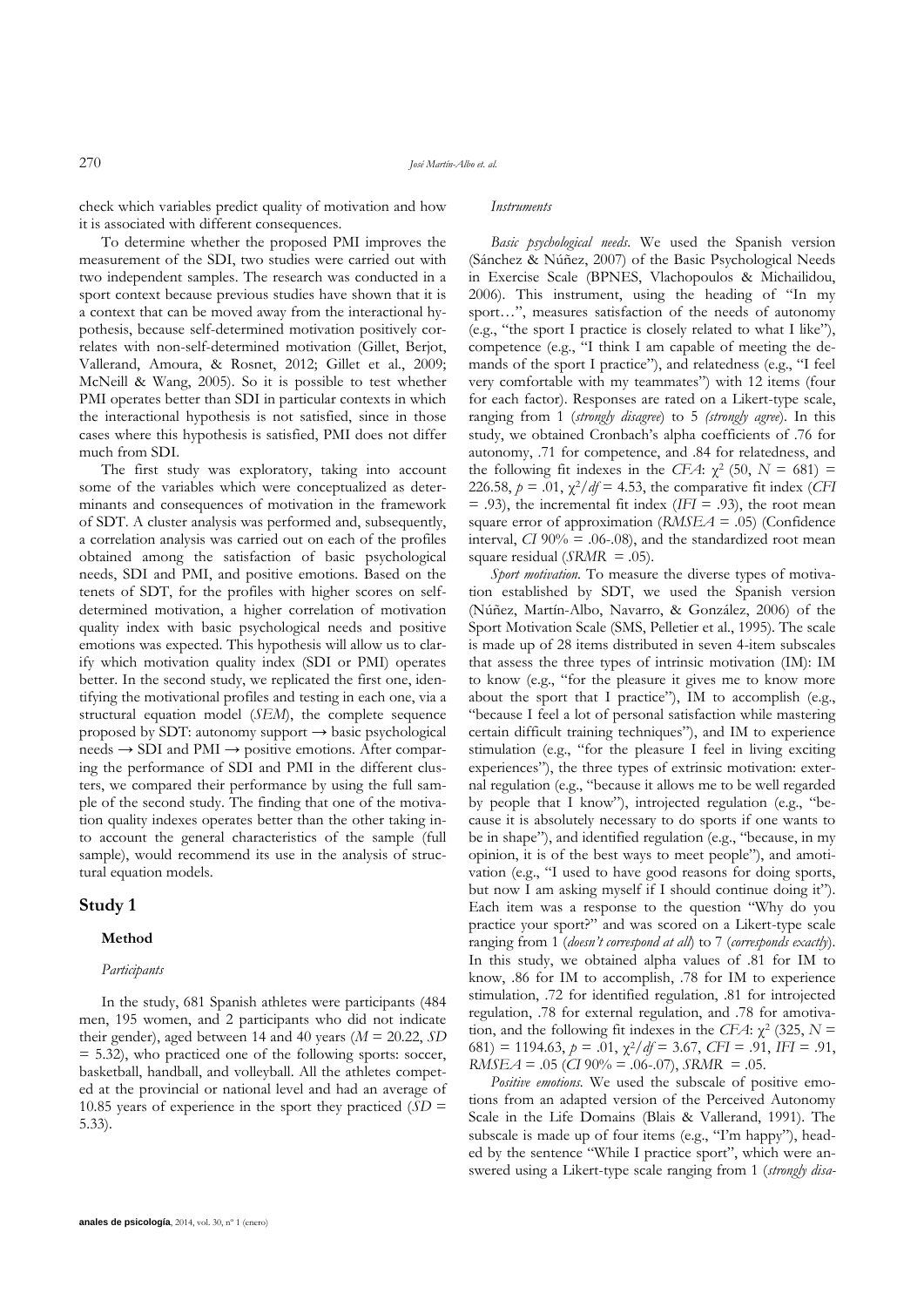*gree*) to 7 (*strongly agree*). Cronbach's alpha was .87 and the following fit indexes were obtained in the *CFA*:  $χ²(2, N = 681)$  $= 3.99, p = .14, \frac{\chi^2}{df} = 1.99, CFI = .99, IFI = .99, RMSEA$  $= .03$  (*CI* 90%  $= .01-.09$ ), *SRMR*  $= .01$ .

### *Procedure*

Various directors and coaches of several sports teams were contacted to inform them about the purpose of this research and to ask for their collaboration. All the instruments were administered before a training session in a single 15 minute session. A trained interviewer explained how to complete the instruments, placing emphasis on the anonymity of the responses, and clearing up any doubts that arose. Before beginning the study, we obtained all the necessary institutional permissions, including paternal consent in the case of minor participants.

### *Data analysis*

Firstly, the two motivation indexes were calculated, one by applying the classic formula (SDI), and the other with our new proposal (PMI). To identify the motivational profiles of the sample under study, we carried out a hierarchical cluster analysis. Subsequently, to determine which motivation index fit SDT hypotheses better, we performed a Pearson correlation analysis between the basic psychological needs, SDI and PMI, and the positive emotions in each profile. All the analyses were performed with the SPSS 15.0 and AMOS 7.0 statistical packages.

#### **Results**

#### *Motivation quality index*

The motivation quality index was calculated considering two alternatives. Taking into account that the classic alternative (SDI) assigns a specific weight to each type of motivation according to its position on the self-determination continuum, in this study, the following formula was applied:  $2 \times$ (IM to know + IM to accomplish + IM to experience stimulation) / 3 + Identified regulation – (Introjected regulation + External regulation) /  $2 - 2 \times$  Amotivation (Vallerand & Rousseau, 2001). Applying this formula, SDI ranged between -10.71 and 14.88 (*M* = 4.16, *SD* = 4.16).

Our new alternative considers that the weight used should vary according to how the sample under study displays the self-determination continuum. To calculate this new index, the concrete scaled values were substituted by the values of the standardized regression weights in a *CFA*. We used a latent variable called positive motivation index and seven observable variables that corresponded to the mean scores obtained in each of the SMS subscales. Thus, the resulting formula was: .85  $\times$  IM to know + .88  $\times$  IM to accomplish + .90  $\times$  IM to experience stimulation + .71  $\times$ Identified regulation + .53  $\times$  Introjected regulation + .50  $\times$ 

External regulation – .08  $\times$  Amotivation. With this new alternative, PMI ranged between 7.73 and 30.51 (*M* = 21.43,  $SD = 4.50$ .

#### *Cluster analysis and correlations*

Firstly, we performed a hierarchical cluster analysis using the Ward method with a measurement of the squared Euclidean distance and entering the diverse forms of motivation in the analysis. This method was selected because it minimizes the differences within the clusters and avoids the linkage problems found with other methods (Hair, Anderson, Tatham, & Black, 1998). As cluster analysis is sensitive to outliers, we performed a preliminary analysis that revealed that in no case was the distance to the mean three times higher than the standard deviation. The dendogram suggested the presence of two clusters for this sample of athletes. Table 1 shows the means and standard deviations in the types of motivation for each cluster. Figure 1 shows the motivational profiles for the two-cluster solution. The first profile, called "profile with high score in self-determined and non-self-determined motivation," was made up of 481 athletes (70.6%) and displayed high scores in all three types of intrinsic motivation, in identified and introjected regulation; moderate scores in external regulation, and low scores in amotivation. The second profile  $(n = 200; 29.4\%)$ , called "moderate profile," displayed moderate scores in intrinsic motivation, identified and introjected regulation, and low scores in external regulation and amotivation.

**Table 1.** Descriptive Statistics for Total N and Clusters in Study 1.

|                  | Total Sample | Cluster 1<br>$(n = 481)$ |      | Cluster 2<br>$(n = 200)$ |      |      |
|------------------|--------------|--------------------------|------|--------------------------|------|------|
| Variables        | $(N = 681)$  |                          |      |                          |      |      |
|                  | М            | SD                       | М    | SD                       | М    | SD   |
| IM to Accomplish | 5.16         | 1.33                     | 5.67 | .97                      | 3.94 | 1.28 |
| IM to Know       | 4.92         | 1.35                     | 5.43 | 1.04                     | 3.70 | 1.23 |
| IM to Experience | 5.51         | 1.09                     | 5.85 | .88                      | 4.71 | 1.12 |
| Identified R.    | 4.56         | 1.29                     | 5.04 | 1.08                     | 3.38 | .98  |
| Introjected R.   | 5.33         | 1.36                     | 5.82 | .95                      | 4.16 | 1.48 |
| External R.      | 3.75         | 1.55                     | 4.33 | 1.36                     | 2.35 | .96  |
| Amotivation      | 2.33         | 1.42.                    | 2.49 | 1.49                     | 1.92 | 1.15 |

Secondly, we carried out a correlation analysis in each cluster to test which motivation index (SDI or PMI) better fit the hypotheses proposed by SDT. Specifically, as Cluster 1 presented a more self-determined profile, we expected high and positive correlations between the basic psychological needs and motivation index. Likewise, we expected that the relation between motivation index and positive emotions would be high and positive. However, as Cluster 2 presented a less self-determined profile, we hypothesized that the correlations between the basic psychological needs and motivation index, and between motivation index and positive emotions, would be lower than in Cluster 1.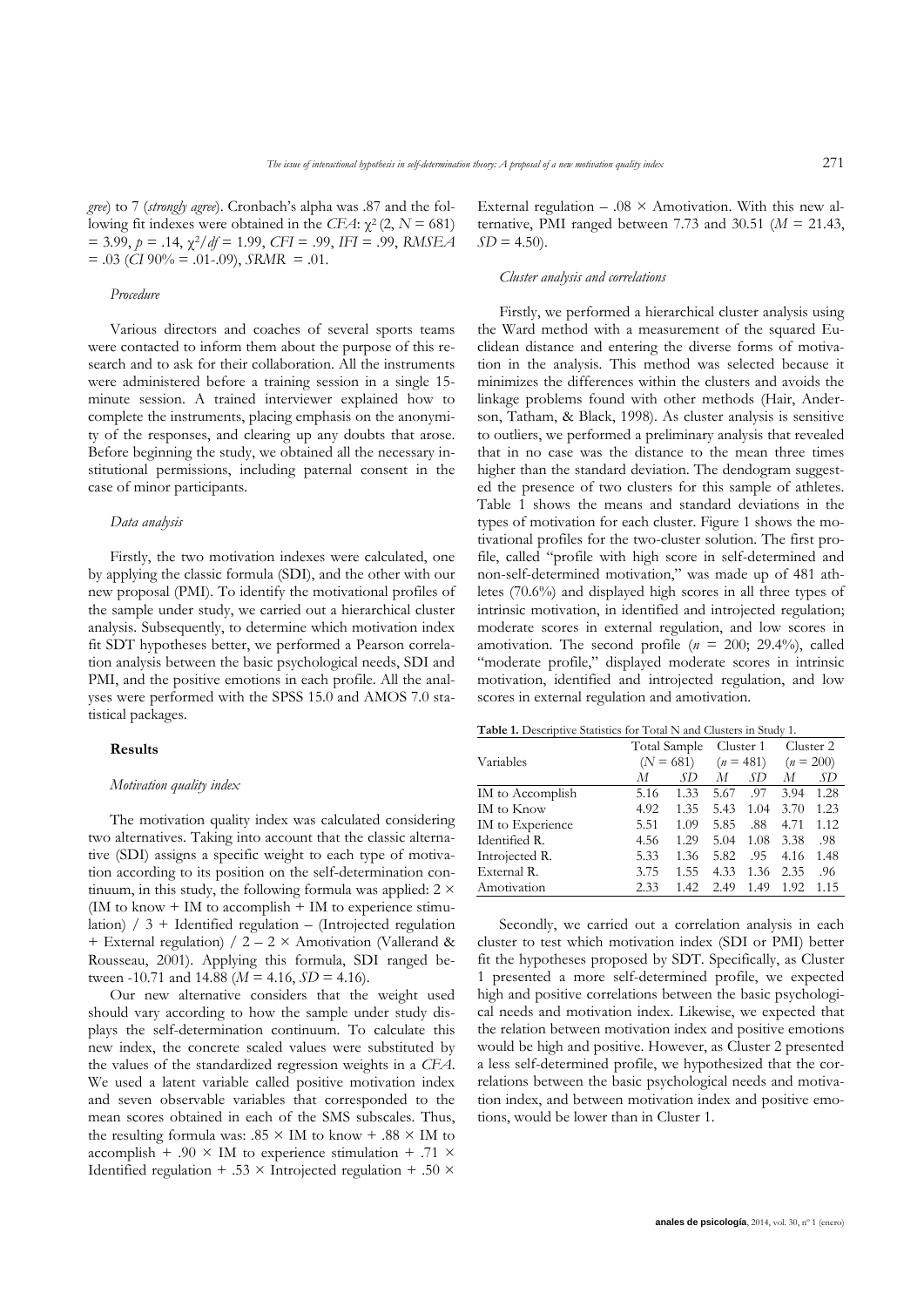

Figure 1. Motivational profiles in Study 1. IM AC = Intrinsic motivation to accomplish; IM  $KN = 1$ ntrinsic motivation to know; IM ES: Intrinsic motivation to experience stimulation;  $IDEN =$  Identified regulation;  $INTR = In$ trojected regulation; EXTER = External regulation; AMOT = Amotivation.

As can be observed in Table 2, considering SDI, the results showed that, in general, the correlations between basic psychological needs and SDI and between SDI and positive emotions were higher in Cluster 2. With regard to PMI, the correlations between basic psychological needs and PMI were higher in Cluster 1. However, the correlation between PMI and positive emotions was slightly higher in Cluster 2 than in Cluster 1. When comparing the correlations between the two types of motivation index, the results showed that PMI obtained higher correlations than SDI in the more selfdetermined profile, and lower correlations in the less selfdetermined profile.

| $.55***$ | $.40**$<br>$.37**$ | $.35***$<br>$.29**$<br>$.13***$ | $.42**$<br>$.42**$<br>$.60**$       | $.39**$<br>$.35***$<br>$.34***$<br>$.29**$<br>$.31**$ |
|----------|--------------------|---------------------------------|-------------------------------------|-------------------------------------------------------|
|          |                    |                                 |                                     |                                                       |
|          |                    |                                 |                                     |                                                       |
| $.54***$ | $.33**$<br>$.29**$ | $.38**$<br>$.27**$<br>$.18*$    | $.23**$<br>.10<br>$.14*$<br>$.73**$ | $.34**$<br>$.32**$<br>$.35***$<br>$.40**$<br>$.37**$  |
|          |                    |                                 |                                     | $.18***$                                              |

### **Discussion**

The goal of this first study was to test which motivation index fits SDT postulates better, taking into account the different motivational profiles found in a sample of athletes. Cluster analysis revealed the presence of two profiles: a profile with a high score in self-determined and non-selfdetermined motivation and a moderate profile. Previous

studies found similar profiles in other samples of athletes (e.g., Gillet et al., 2009; Vlachopoulos et al., 2000). The results indicate that PMI assesses the quality of motivation better than SDI. Firstly, the different regression weights used to calculate it respect the self-determination values of the sample under study, in contrast to SDI, in which certain weights, previously derived from the position that the dimensions occupy on the continuum, are assigned. As can be seen, the regression weights of the *CFA* support the existence of a self-determined continuum, as proposed by SDT, but without having to subtract the forms of non-selfdetermined motivation. In fact, except for amotivation, all the weights are positive, with their value decreasing from intrinsic motivation to external regulation. Secondly, the correlational analysis also showed that PMI better supports SDT by obtaining higher and positive correlations with the basic psychological needs in the more self-determined profile, and lower ones in the less self-determined profile. However, in SDI, the relations were the opposite. The only theoretical anomaly found was the correlation between PMI and positive emotions, in which the less self-determined profile obtained the highest score. Nevertheless, this result could be explained because this profile (despite being less selfdetermined) presents moderate scores in the diverse types of motivation. Moreover, using SDI, the correlation between SDI and positive emotions was even higher, and the difference in the value of this correlation between both motivational profiles was higher.

### **Study 2**

### **Method**

### *Participants*

The participants of this study were a total of 517 Spanish athletes (395 men and 122 women) who practiced diverse sports (soccer, handball, basketball, and volleyball). All the athletes competed at the provincial or national level and had an average of 9.83 years of experience in the sport they practiced  $(SD = 5.32)$ . Age ranged between 14 and 39 years, mean age 20.37 years (*SD* = 5.16).

#### *Instruments*

*Autonomy support*. We used an adaptation to sports of the Spanish version (Moreno, Parra, & González-Cutre, 2008) of the Perceived Autonomy Support Scale for Exercise Settings (PASSES, Hagger et al., 2007). This scale has 12 items that assess a single dimension (e.g., "my coach supports me in this sport"). The scale was rated on Likert-type format, ranging from 1(*strongly disagree*) to 7 (*strongly agree*). In this study, we obtained a Cronbach's alpha coefficient of .93 and the following fit indexes in the *CFA*:  $\chi^2$  (51, *N* = 517) = 253.42, *p* = .01, χ2/*df* = 4.68, *CFI* = .95, *IFI* = .95, *RMSEA*  $= .08$  (*CI* 90%  $= .07-.09$ ), *SRMR*  $= .03$ .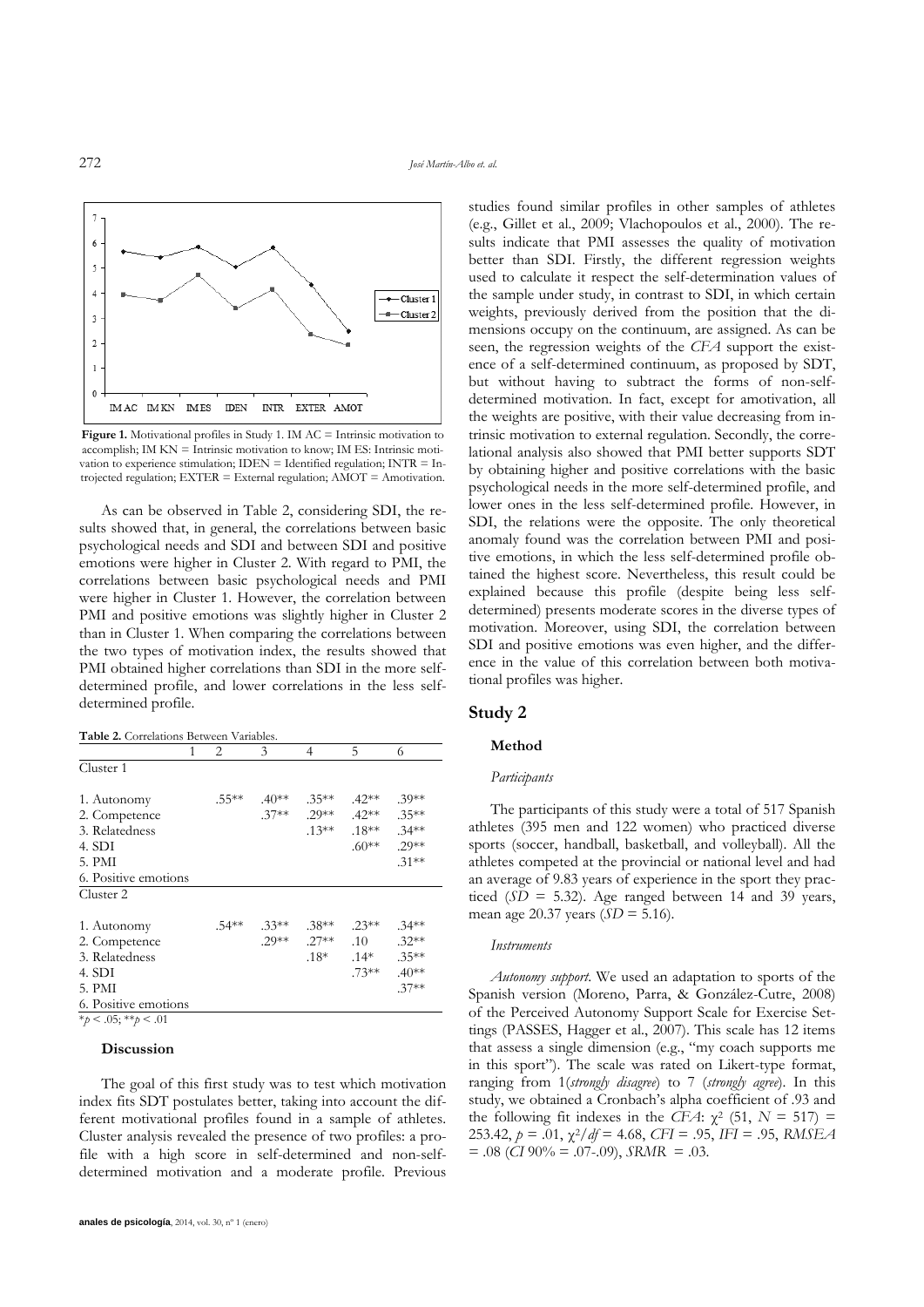*Basic psychological needs.* We used the Spanish version (Sánchez & Núñez, 2007) of the BPNES (Vlachopoulos & Michailidou, 2006). In this study, we obtained Cronbach's alpha coefficients of .77 for autonomy, .80 for competence, and .85 for relatedness, and the following fit indexes in the *CFA*:  $\chi^2$  (50, *N* = 517) = 189.54, *p* = .01,  $\chi^2/df$  = 3.79, *CFI* = .94, *IFI* = .94, *RMSEA* = .07 (*CI* 90% = .06-.08), *SRMR*   $= .05.$ 

*Sport motivation*. We used the Spanish version (Núñez et al., 2006) of the SMS (Pelletier et al., 1995). In this study, we obtained alpha values of .82 for IM to know, .87 for IM to accomplish, .82 for IM to experience stimulation, .75 for identified regulation, .82 for introjected regulation, .79 for external regulation, and .81 for amotivation, and the following fit indexes in the *CFA*:  $\chi^2$  (325, *N* = 517) = 996.34, *p* = .01, χ <sup>2</sup>/*df* = 3.09, *CFI* = .91, *IFI* = .91, *RMSEA* = .05 (*CI*  $90\% = .06-.07$ , *SRMR* = .05.

*Positive emotions*. We used the subscale of positive emotions from an adapted version of the Perceived Autonomy Scale in the Life Domains (Blais & Vallerand, 1991). Cronbach's alpha was .90 and the following fit indexes were obtained in the *CFA*:  $\chi^2$  (2, *N* = 517) = 1.43, *p* = .48,  $\chi^2/df$ = .07, *CFI* = .99, *IFI* = .99, *RMSEA* = .01 (*CI* 90% = .01- .07), *SRMR* = .01.

### *Data analysis*

As in the first study, at first we calculated both motivation indexes. Next, we identified the motivational profiles of this new sample by means of a k-means confirmatory cluster analysis. Lastly, we tested a two-step structural model (Anderson & Gerbing, 1988), using the variables autonomy support, autonomy, competence, relatedness, SDI and PMI, and positive emotions in each profile and in the total sample. The purpose was to determine whether when using PMI, the relations found would coincide with the theoretical postulates proposed by SDT. We used the SPSS 15.0 and the AMOS 7.0 for the analyses.

### **Results**

### *Motivation quality index*

As in the previous study, we calculated two motivation indexes (SDI and PMI). Applying the classic formula, SDI ranged between -10.71 and 14.88 *(M* = 5.62, *SD* = 4.43). Using the new proposed alternative, the formula applied to this sample of athletes was: .85  $\times$  IM to know + .88  $\times$  IM to accomplish + .90  $\times$  IM to experience stimulation + .72  $\times$ Identified regulation + .58  $\times$  Introjected regulation + .52  $\times$ External regulation  $- .11 \times$  Amotivation, with PMI ranging between 6.18 and 30.34 (*M* = 21.18, *SD* = 4.82).

#### *Confirmatory cluster analysis and structural equation models*

A k-mean cluster analysis was performed on the result obtained in the hierarchical cluster analysis of Study 1. This kind of cluster analysis is called confirmatory because one must previously determine the clusters one expects to find. In this case, as the sample under study had very similar characteristics to that of Study 1, two clusters were specified in the analysis. Table 3 shows the means and standard deviations in the types of motivation for each cluster.

**Table 3.** Descriptive Statistics for Total N and Clusters in Study 2.

|                  |      | Total sample |      | Cluster 1   |      | Cluster 2   |  |
|------------------|------|--------------|------|-------------|------|-------------|--|
| Variables        |      | $(N = 517)$  |      | $(n = 299)$ |      | $(n = 218)$ |  |
|                  | М    | SD           | М    | SD          | М    | SD          |  |
| IM to Accomplish | 5.18 | 1.42         | 6.04 | .78         | 4.00 | 1.25        |  |
| IM to Know       | 4.88 | 1.44         | 5.70 | .98         | 3.75 | 1.18        |  |
| IM to Experience | 5.53 | 1.18         | 6.14 | .71         | 4.69 | 1.17        |  |
| Identified R.    | 4.53 | 1.38         | 5.31 | 1.00        | 3.46 | 1.08        |  |
| Introjected R.   | 5.31 | 1.42         | 6.04 | .90         | 4.31 | 1.39        |  |
| External R.      | 3.79 | 1.56         | 4.56 | 1.37        | 2.74 | 1.14        |  |
| Amotivation      | 2.38 | 1.49         | 2.39 | 1.56        | 2.36 | 1.41        |  |

As can be observed in Figure 2, the motivational profiles obtained were very similar to those found in Study 1 and, therefore, they had the same names. The first cluster ("profile with high score in self-determined and non-selfdetermined motivation") included 299 athletes (57.8%) and it displayed high scores in all three types of intrinsic motivation, identified and introjected regulation, moderate scores in external regulation, and low scores in amotivation. Cluster 2 or "moderate profile" (*n* = 218; 42.2%) showed moderate scores in intrinsic motivation, identified and introjected regulation, and low scores in external regulation and amotivation.



**Figure 2.** Motivational profiles in Study 2. IM AC = Intrinsic motivation to accomplish; IM KN = Intrinsic motivation to know; IM ES: Intrinsic motivation to experience stimulation; IDEN = Identified regulation; INTR = Introjected regulation; EXTER = External regulation; AMOT = Amotivation.

Next, a two-step *SEM* was performed on each cluster and on the total sample to determine whether PMI fit the SDT postulates better, as was reflected in Study 1. We included in the model the social factor autonomy support as a determinant, the three basic psychological needs as mediators, SDI and PMI, and positive emotions as a consequence. We analyzed two models, one of them using SDI and the other one using PMI. To measure the latent variable autonomy support, we used three indicators, each one of which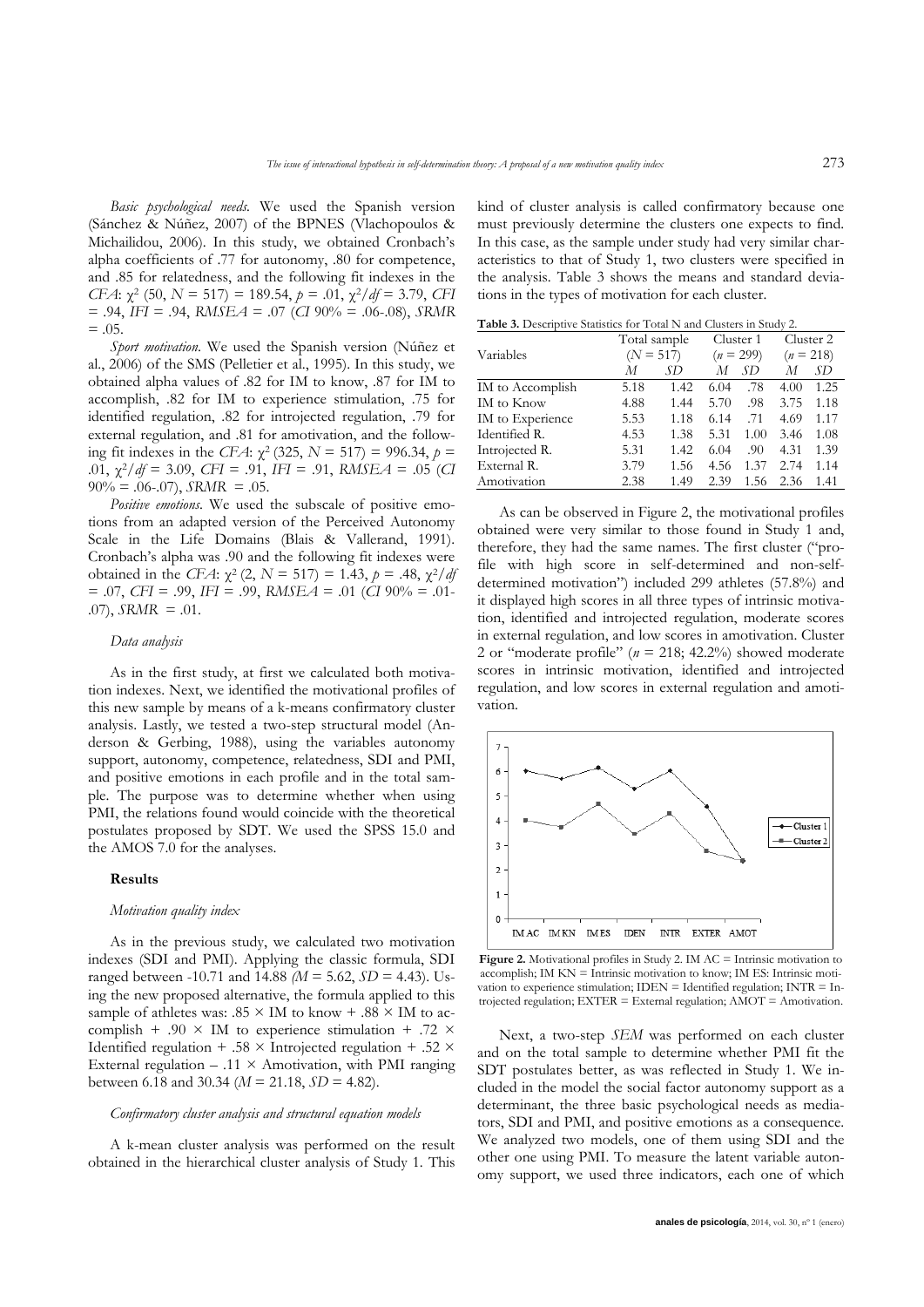represented the mean score of four items. To measure the latent variables autonomy, competence, relatedness, and positive emotions, we used the items of each scale, respectively, as indicators. To measure the latent variable SDI and PMI, we used four indicators, each one of which was calculated by introducing a single item from each SMS subscale in the formulas of SDI and PMI. This procedure for calculating the indicators of the latent variable motivation index has been used in several studies (e.g., Boiché & Sarrazin, 2007). Since in this case, each of the subscales of the SMS consists of four items, using the score of each of these items separately in the motivational index formula (SDI or PMI) is the most appropriate way to obtain various indicators for the structural equation analysis. We used the covariance matrix with the maximum likelihood estimation method along with the *bootstrapping* procedure, as the data were not normal. This procedure allowed us to verify that the estimators were not affected by the lack of normality and, therefore, they were robust (Byrne, 2001).

To test goodness of fit of the model, we used various indexes: the ratio between  $\chi^2$  and the degrees of freedom (χ2/*df*), the *CFI*, the *IFI*, the *RMSEA* and its confidence interval (*CI*) of 90%, and the *SRMR* . We used the χ2/*df* index because the  $\chi^2$  is very sensitive to sample size (Jöreskog & Sörbom, 1993). For this index, values lower than 3 are usually accepted (Schermelleh-Engel, Moosbrugger, & Müller, 2003). According to Hu and Bentler (1999), *CFI* and *IFI* values higher than .95, together with values equal to or lower than .06 for *RMSEA* and .08 for *SRMR* , indicate a good fit of the model. Nevertheless, some expert psychometricians consider that these *CFI* and *IFI* values are too demanding and difficult to achieve with complex models that use real data instead of simulated data (e.g., Marsh, Hau, & Grayson, 2005). Therefore, values higher than .90 are usually considered acceptable. Other authors consider values lower than .10 for *SRMR* to be acceptable for models with a large number of parameters (Kline, 2005).

Before testing the predictive relations of the model in the clusters, following the premises established by Anderson and Gerbing (1988), we first analyzed a measurement model in which all the latent variables correlated freely and which corresponded to a *CFA*. The fit indexes obtained in these analyses were satisfactory, but for reasons of brevity, they are not presented herein, although they are available on request.

In the second step, the structural model showed that autonomy support would positively predict satisfaction of basic psychological needs, and these, in turn, would predict motivation index, and motivation index would positively predict positive emotions. We hypothesized that PMI would fit the SDT postulates better than SDI. Thus, as Cluster 1 presented a more self-determined profile, we expected high and positive standardized regression weights between the basic psychological needs and PMI, and between PMI and positive emotions. For Cluster 2, as it presented a less selfdetermined profile, we hypothesized that the standardized regression weights between the basic psychological needs and PMI, and between PMI and positive emotions would be lower than in Cluster 1. However, using SDI, we would not obtain these hypothesized relations.

Table 4 and Figure 3 present the fit indexes, standardized regression weights, and explained variances for each cluster and for the full sample. Considering SDI, the results showed that the relations between the basic psychological needs and SDI, and between SDI and positive emotions were higher in Cluster 2. Moreover, the relation between autonomy and SDI was negative in both clusters. With regard to PMI, the relations between the basic psychological needs and PMI were higher in Cluster 1 (except for the relation between the need for relatedness and PMI, which was similar in both clusters). However, the correlation between PMI and positive emotions was higher in Cluster 2 than in Cluster 1. In any case, with PMI, the relations were positive. If we compare the regression weights of the two motivation indexes, we observe that PMI obtained higher values than SDI in the more self-determined profile and lower values in the less self-determined profile. Regarding the explained variances, they were similar although, in the case of Cluster 1, the value of PMI was higher than that of SDI (.28 versus .11, respectively), which was reversed in the case of Cluster 2 (.13 versus .31). Lastly, we attempted to show that PMI was a better measurement than SDI, using the entire sample of athletes of this study. With PMI, the results revealed positive and significant relations between all the variables, whereas with SDI, the relation between autonomy and SDI was negative and nonsignificant.

|                            | Cluster 1      |                   |                   | Cluster 2        | Total $N$      |                 |  |
|----------------------------|----------------|-------------------|-------------------|------------------|----------------|-----------------|--|
|                            | <b>SDI</b>     | РМІ               | <b>SDI</b>        | PMI              | <b>SDI</b>     | PMI             |  |
| $\chi^2/df$                | 2.15           | 1.95              | 1.73              | 2.02             | 2.60           | 2.71            |  |
| <b>CFI</b>                 | .92            | .93               | .94               | .92              | .95            | .95             |  |
| ΙFΙ                        | .92            | .93               | .94               | .92              | .95            | .95             |  |
| RMSE $A$ (CI 90%)          | $.06(.05-.07)$ | $.06$ $(.05-.06)$ | $.06$ $(.05-.07)$ | $.07(0.06-0.08)$ | $.06(.05-.06)$ | $0.6$ (.05-.06) |  |
| SRMR                       | .11            | $.08\,$           | .08               | .09              | .09            | .08             |  |
| Explained variances $(R2)$ |                |                   |                   |                  |                |                 |  |
| Autonomy                   | .12            | .12               | .15               | .15              | .17            | .17             |  |
| Competence                 | .24            | .23               | .21               | .20              | .28            | .27             |  |
| Relatedness                | .20            | .20               | .14               | .14              | .20            | .20             |  |
| Motivation                 | .11            | .28               | .31               | .13              | .27            | .33             |  |
| Positive emotions          | .03            | .08               | .30               | .17              | .21            | .19             |  |

**Table 4**. Fit Indexes and Explained Variances.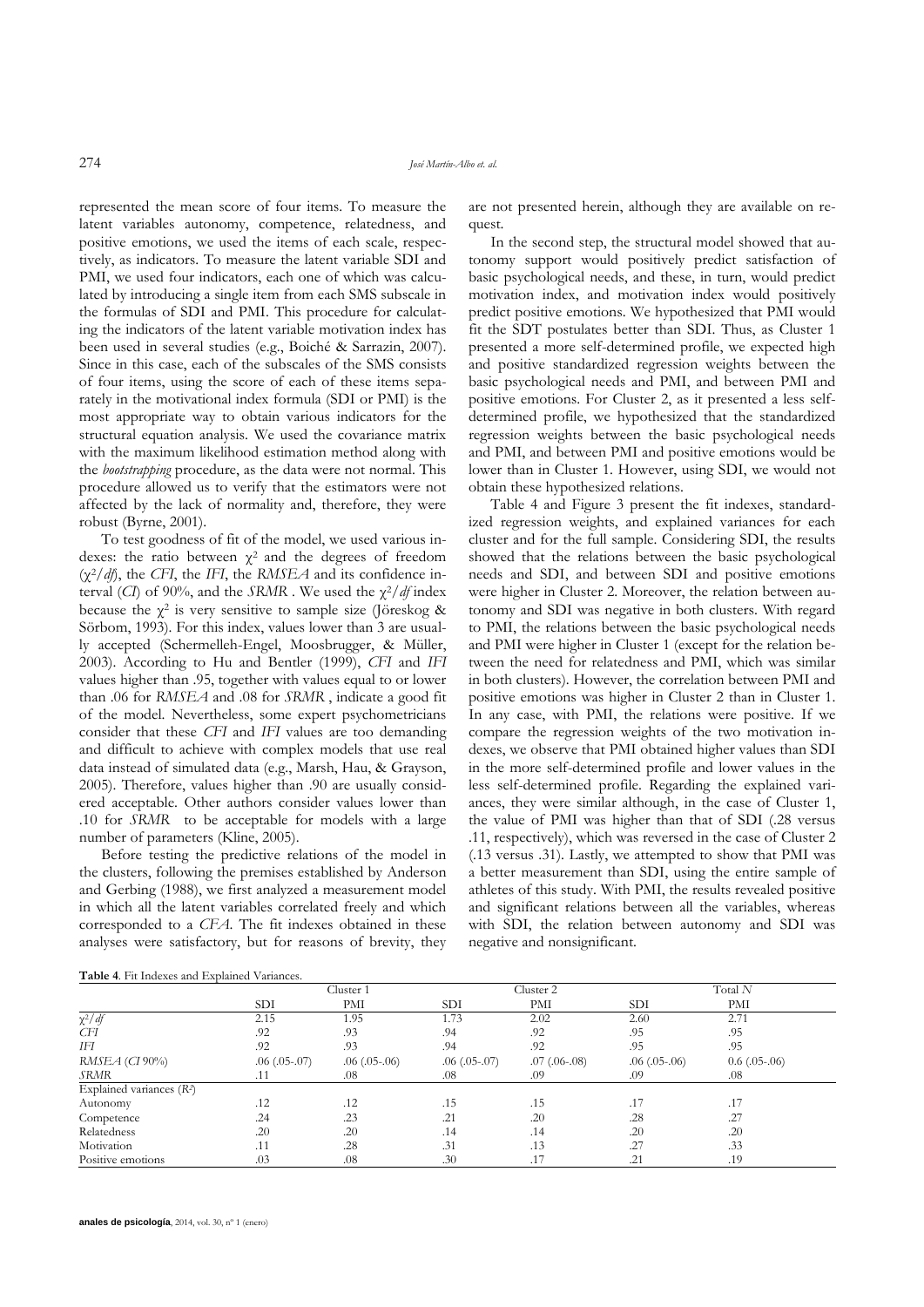

**Figure 3.** Structural equation model showing the standardized regression weights. From left to right: the values for the first cluster, the second cluster and the total sample. All the parameters are statistically significant at  $p < .05$ , except those marked with ns (non-significant).

### **Discussion**

The goal of this second study was to verify whether the new proposed PMI fit the SDT postulates better than SDI. The results of the *CFA* with the diverse types of motivation corroborated the existence of a self-determined continuum which ranged from intrinsic motivation to amotivation, but taking into account the particular characteristics of the context. Similarly to Study 1, the results show that the regression weights gradually decrease in parallel to selfdetermination, but considering the pattern of the sample (not using arbitrary weights of  $-3$  to  $+3$ ) and not necessarily subtracting all non-self-determined types of motivation. In fact, in this case, only amotivation accounts negatively.

In the *SEM* analysis, we obtained similar results to those of Study 1. Specifically, we obtained higher positive relations

between basic psychological needs and PMI in the more self-determined profile than in the less self-determined profile, whereas with SDI, these relations were reversed. Moreover, the relation between perception of autonomy and SDI was negative in both profiles, and it was even significant in the profile with high self-determined and non-selfdetermined motivation. Regarding the relation with positive emotions, the results showed the same deviation as in Study 1.

To test the usefulness of PMI without performing a prior analysis of motivational profiles, we carried out a *SEM* using the total sample. It must be taken into account that in this research we performed a cluster analysis only for a methodological purpose, to compare the effectiveness of two motivation indexes (SDI and PMI) based on the tenets of SDT. This might suggest that it is necessary to establish the different motivational profiles of the sample and calculate the PMI for each of them. However, the results show that PMI also performs better than SDI when using the full sample, irrespective of whether it is composed of different profiles. Therefore, it seems advisable for future studies to use PMI in structural equation analysis instead of SDI. The results of this study indicate that PMI is more appropriate to the SDT postulates because it respects the selfdetermination continuum of the sample under study.

### **General discussion**

The purpose of this research was to propose a new criterion to calculate a motivation quality index (positive motivation index: PMI) and to compare its measurement with the classic criterion used until now (SDI). The motivation quality index is mainly used in structural equation analysis. It allows to test which variables predict positive motivation and, in turn, which consequences are predicted by positive motivation. The results of this study suggest that PMI represents more adequately the quality of motivation, considering all the types of motivation that contribute to positive consequences (not necessarily the self-determined motivation only) and the specific weight which each of them contributes.

These results help to solve the theoretical and methodological problem of the use of SDI identified in the literature (Pelletier & Sarrazin, 2007; Vallerand et al., 2008). The new calculation criterion considers that PMI is a vector made up of the scaled values of each one of the subscales measured, so that the theoretical continuum proposed by SDT is respected. From an empirical perspective, previous studies have shown that there are different motivational profiles that deviate from the interactional hypothesis (e.g., Gillet et al., 2009; Ullrich-French & Cox, 2009), depending on the contexts. In this sense, the classic form of calculating SDI does not allow us to match the contextual differences proposed by these studies, because the scores of the different types of motivation are assigned a priori and arbitrarily. The new criterion to calculate the motivation quality index (PMI)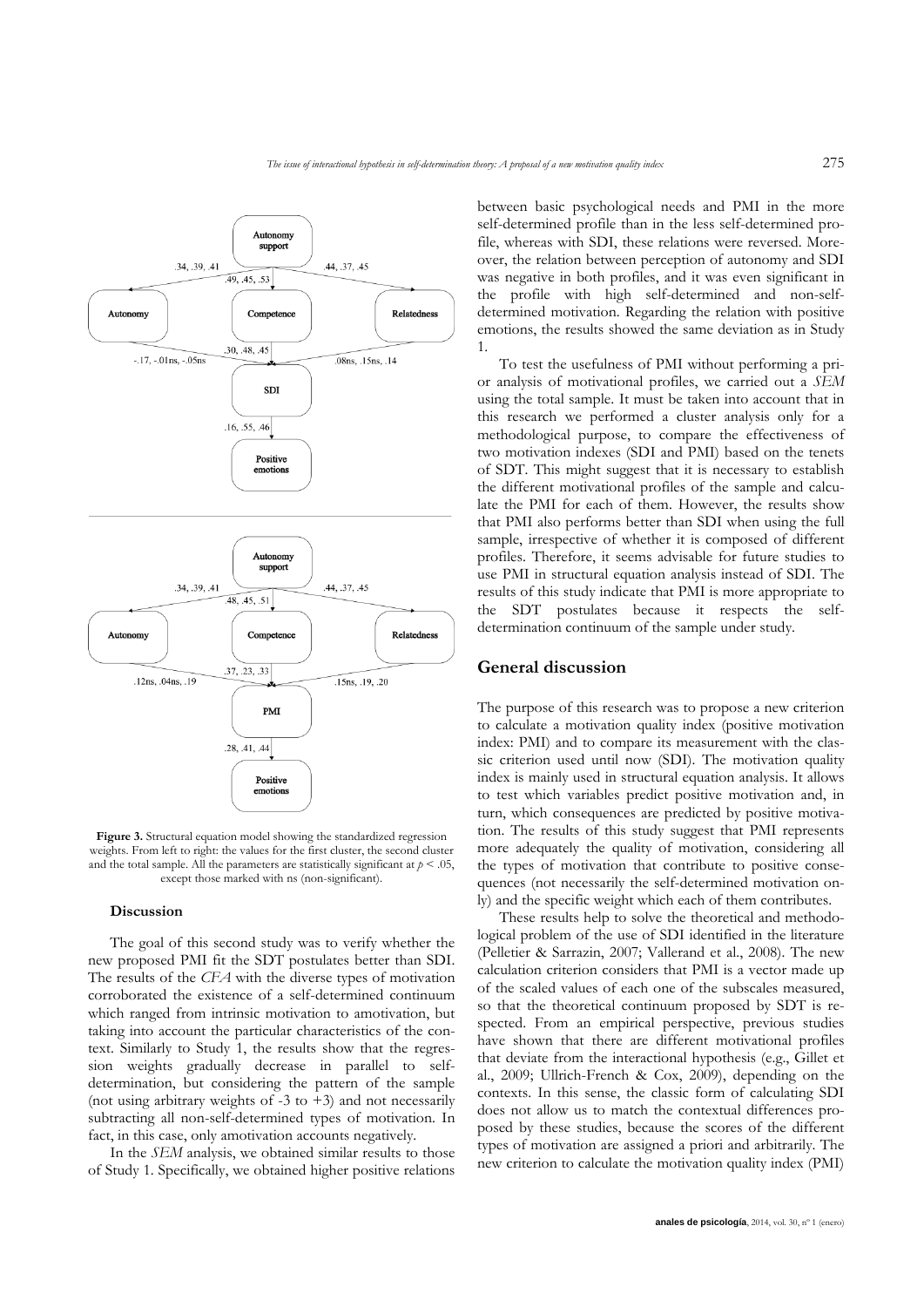respects the motivational differences derived from the context when defining a posteriori values in each type of motivation using a *CFA* of the data obtained in a sample.

The *CFA*s carried out to calculate PMI have shown that the three forms of intrinsic motivation obtained higher regression weights, followed by identified and introjected regulation, and external regulation. In addition, amotivation was the only negative standardized regression weight. As can be observed, these weights were distributed along a continuum that is coherent with SDT postulates. In the present study, the scores of introjected and external regulation contributed positively to PMI. This can be explained because, in certain contexts, the reinforcers can positively affect the development of intrinsic motivation (Ryan & Deci, 2000). This is the case of intangible or unexpected reinforcers, such as when, in a sport context, the coach verbally reinforces a player for a good performance.

To compare the SDI and PMI measures, we started with the hypotheses proposed by SDT. According to these hypotheses, in a more self-determined profile, basic psychological needs and positive emotions should be more positively and highly related to the quality of motivation than in a less self-determined profile. Furthermore, the relations derived from the motivational sequence proposed by SDT (autonomy support  $\rightarrow$  basic psychological needs  $\rightarrow$  quality of motivation  $\rightarrow$  positive emotions) should be positive and significant.

Regarding the first hypothesis, the results of the two studies have shown that PMI is the only one that complies with it. In fact, using SDI, the results are contrary to this hypothesis, because the relations of SDI with basic psychological needs and positive emotions were higher in the less selfdetermined profile. This is because in the profile with high scores in self-determined and non-self-determined motivation, the more self-determined motivation is penalized by subtracting the values of introjected and external regulation when, actually, both values are positively related to the quality of motivation. However, with PMI, the values respect the relations found between the diverse types of motivation, so that the value of PMI is not penalized and this allows the relations to be coherent, independently of the profile analyzed.

Nevertheless, in contrast to our expectations, the relation between PMI and positive emotions was higher in the less self-determined profile. As mentioned previously, this could be due to the fact that this profile is not a non-selfdetermined profile but a moderate profile. Anyhow, using PMI, the value of this relation was considerably lower than when using SDI, which is more coherent with the theory.

Regarding the second hypothesis, the results also supported the use of PMI. This support focuses on two basic aspects derived from SDT: first, the hypothesis is confirmed because positive and significant relations were found between the determinants and PMI, and between PMI and positive emotions; and second, both the measurement model and the structural model obtained good fit indexes. However, with SDI, the relation in the *SEM* between perceived autonomy and quality of motivation was negative, which can hardly be explained from the SDT paradigm.

It is important to note that, when considering the motivational profiles either separately or in the entire sample, PMI was seen to be more coherent with the SDT postulates than SDI. These results indicate that PMI could be used without the need of performing a previous cluster analysis. In addition, PMI would allow the analysis of motivational models in which external and introjected regulation would act in diverse ways (increasing or decreasing selfdetermination), and scores that were suitable to each context could be established. Although PMI and SDI share the notion of a self-determination continuum, with the former, one can consider external and introjected regulation to exert relevant influence on intrinsic motivation; however, this should always be done using standardized regression weights that are lower than the intrinsic motivation scales. In this sense, when introjected and external regulation do not contribute to intrinsic motivation, both ways of calculating the motivation quality index (SDI and PMI) should coincide in their relations with the antecedents (e.g., basic psychological needs) and their consequences (e.g., positive emotions).

Despite the results obtained, this study is not exempt from limitations. Firstly, we could only compare the two formulations of motivation quality index in two motivational profiles, so the results should be considered preliminary. Secondly, we only used team sports in the sample. Lastly, we did not consider other variables (e.g., gender or the number of years of sport practice) that could affect the results. Regarding future perspectives, more empirical evidence of the functioning of PMI should be provided, relating it to other determinants and consequences and using other samples of sports and other life contexts (e.g., education).

To conclude, the results obtained provide preliminary support to the use of the new motivation quality index we have proposed. PMI improves the measurement of SDI, better fitting the SDT postulates by respecting the selfdetermination continuum of the sample under study. This new criterion to calculate the quality of motivation implies an advance, both from the theoretical and the methodological viewpoints, in the field of research of SDT.

### **References**

Amabile, T. M. (1996). *Creativity in context*. Boulder, CO: Westview Press.

Anderson, J. C., & Gerbing, D. W. (1988). Structural equation modeling in practice: A review and recommended two-step approach. *Psychological Bulletin, 103,* 411-423.

Blais, M. R., & Vallerand, R. J. (1991). *Échelle de perception d'autodétermination dans les domaines de vie (ÉPADV-16)* [Perceived autonomy scale in the life domains (ÉPADV-16)]*.* Unpublished manuscript. Universitè du Québec.